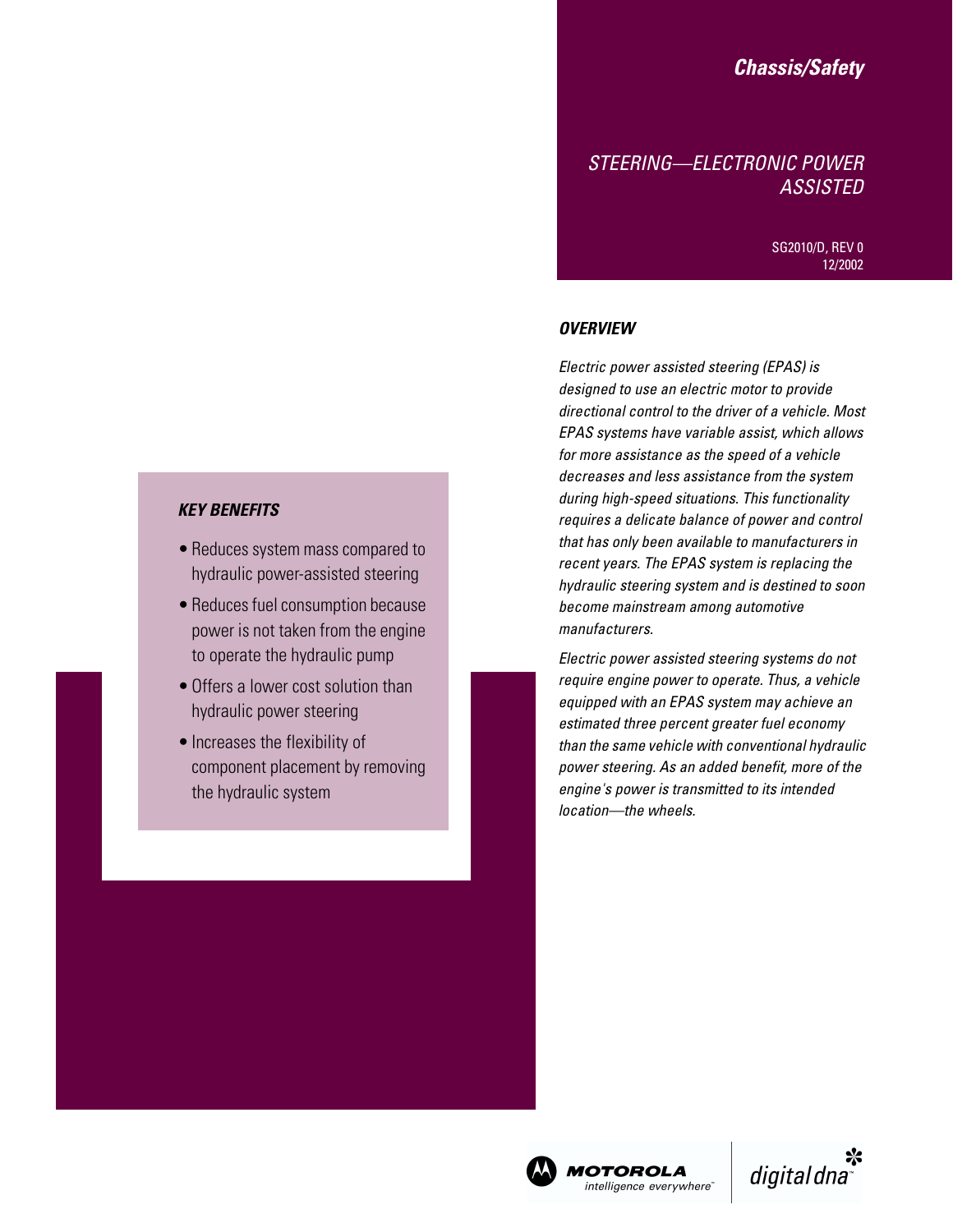

**Figure 1. Steering—Electronic Power Assisted**

## *MOTOROLA ORDERING INFORMATION*

Contact your Motorola sales representative for complete information on existing products and custom solutions.

| <b>Part Number</b> | <b>Product Highlights</b> | <b>Additional Information</b>       |
|--------------------|---------------------------|-------------------------------------|
| 68HC08AZ32A        | Fail-safe microcontroller | WWW.motorola.com/semiconductorsNOTE |
| MC33883            | H-bridge pre-driver       |                                     |
| MC33989            | System Basis Chip         |                                     |
| MC9S12DP256        | Microcontroller           |                                     |

NOTE: Search on the listed part number.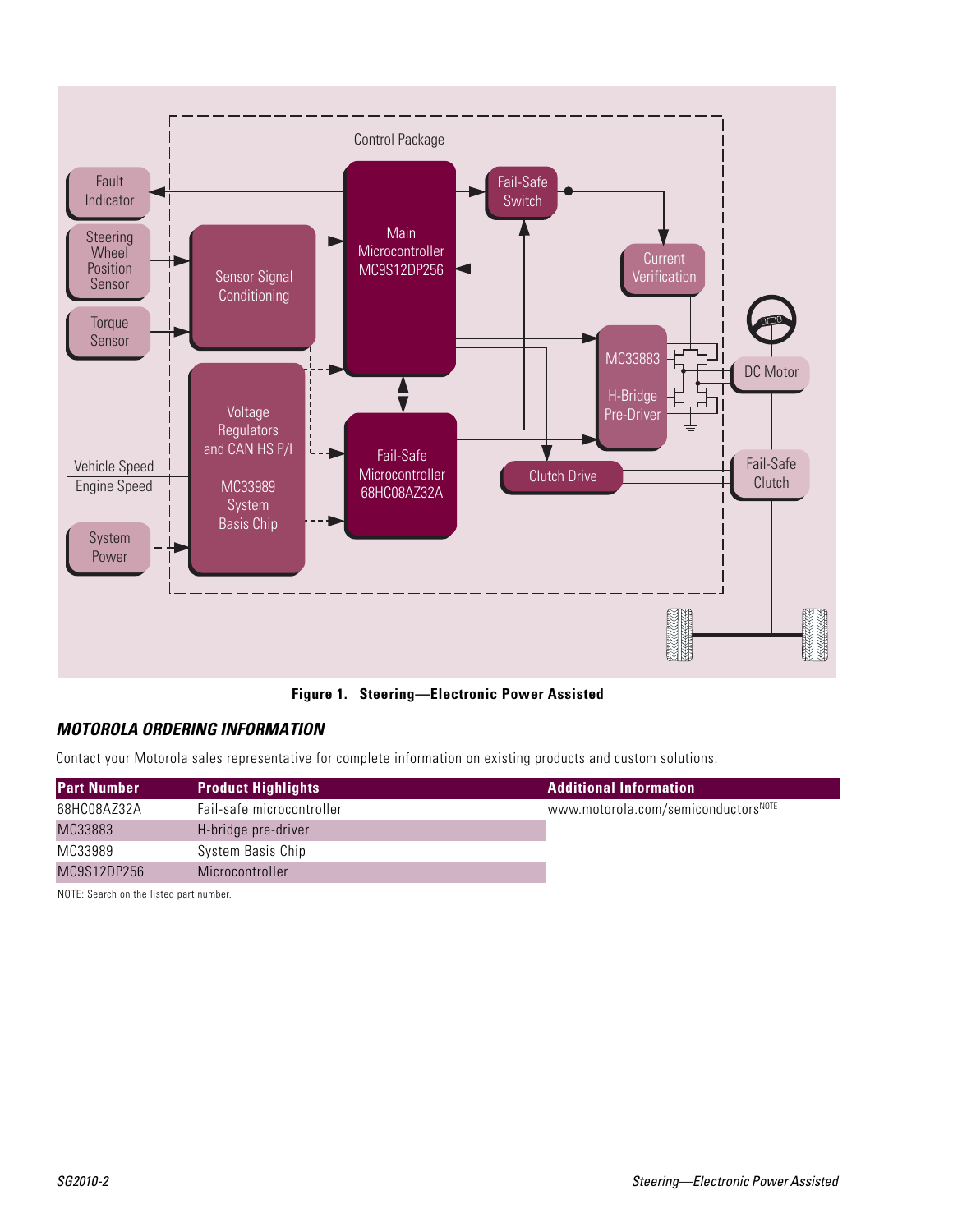## *DESIGN CHALLENGES*

Power steering applications require that the assist device mimic the driver's inputs at the steering wheel. The inputs are typically precise course corrections followed by periods of inactivity. This condition presents an interesting challenge to any motor design. The motors must also operate for extended periods in an under-hood environment that can sometimes reach temperatures of up to 150 degrees Celsius with little or no maintenance.

An acceptable motor design, with a high efficiency and temperature tolerance, is one that can be precisely manipulated. Today's multiple-poled "brushless" DC motors have been designed with tasks like these in mind. Their brushless design moves the electrical windings to the stator, the outer housing, which eliminates the need for motor brushes and can help to improve overall efficiency. This combination enables the motors to be used in the harshest of conditions with a very long service life.

### *MOTOROLA SOLUTION*

Motorola's established HC12 architecture family contains ideal on-chip Flash solutions for EPAS applications, which are currently available. They include four to eight pulse width modulation (PWM) channels, timer channels, and A/D channels to help control the motor in the EPAS system. Packages include 112 LQFP and 80 QFP. A wide variety of tools are also available.

### *DEVELOPMENT TOOLS*

| Vendor                                                      | <b>MPC555</b> | <b>MPC561</b> |           | <b>MPC562 MPC563</b> | <b>MPC564</b> | <b>MPC565</b> | <b>MPC566 TPU</b> |  |
|-------------------------------------------------------------|---------------|---------------|-----------|----------------------|---------------|---------------|-------------------|--|
| <b>Metrowerks</b>                                           |               |               |           |                      |               |               |                   |  |
| CodeWarrior™ for Embedded PowerPC ISA                       | $\bullet$     |               |           |                      |               |               |                   |  |
| CodeWarrior for OSEK RTOS                                   | $\bullet$     | $\bullet$     | $\bullet$ | $\bullet$            | $\bullet$     | $\bullet$     | $\bullet$         |  |
| <b>CodeWarrior Development Systems</b>                      | $\bullet$     |               |           |                      |               | $\bullet$     |                   |  |
| OSEKturbo (RTOS)                                            |               | $\bullet$     |           | $\bullet$            |               |               |                   |  |
| TPU Low-Level Driver Library                                |               |               |           |                      |               |               |                   |  |
| Flash Programming -<br>CodeWarrior for Embedded PowerPC ISA |               |               |           |                      |               |               |                   |  |
| Flash Programming -<br>Code Warrior for OSEK RTOS           |               |               |           |                      |               |               |                   |  |
| <b>Wind River Systems</b>                                   |               |               |           |                      |               |               |                   |  |
| <b>BDM Debugger - SingleStep</b>                            | $\bullet$     |               |           |                      |               |               |                   |  |
| BDM Debugger - SingleStep with Vision                       | $\bullet$     |               |           |                      |               |               |                   |  |
| Flash Programming - SingleStep                              |               |               |           |                      |               |               |                   |  |
| <b>BDM Debugger - VisionCLICK</b>                           |               |               |           |                      |               |               |                   |  |
| Nexus Debugger - VisionCLICK                                |               | $\bullet$     |           |                      |               |               |                   |  |
| Nexus Debugger - SingleStep with Vision                     |               |               |           |                      |               |               |                   |  |
| Flash Programming - VisionCLICK                             | $\bullet$     |               |           | $\bullet$            |               | $\bullet$     |                   |  |
| Compiler - DiabData                                         |               | $\bullet$     |           |                      |               |               |                   |  |
| <b>MATRIXX</b>                                              | $\bullet$     | 0             |           |                      |               |               |                   |  |
| $Simulator \longrightarrow SingleStep$                      |               |               |           |                      |               |               |                   |  |
| Lauterbach                                                  |               |               |           |                      |               |               |                   |  |
| <b>BDM Debugger Trace32</b>                                 | $\bullet$     |               |           |                      |               |               |                   |  |
| Nexus Debugger Trace32                                      |               |               |           |                      |               |               |                   |  |
| Code Trace (with Bus access)                                | $\bullet$     |               | $\bullet$ |                      |               |               | $\bullet$         |  |
| Code Trace (Nexus)                                          |               |               |           |                      |               |               |                   |  |
| <b>Axiom Manufacturing</b>                                  |               |               |           |                      |               |               |                   |  |
| Low-Cost Evaluation Board                                   |               | $\bullet$     |           |                      |               |               |                   |  |
| Mid-Range Evaluation Board                                  |               |               |           |                      |               |               |                   |  |
| <b>Full-Feature Evaluation Board</b>                        |               |               |           |                      |               |               |                   |  |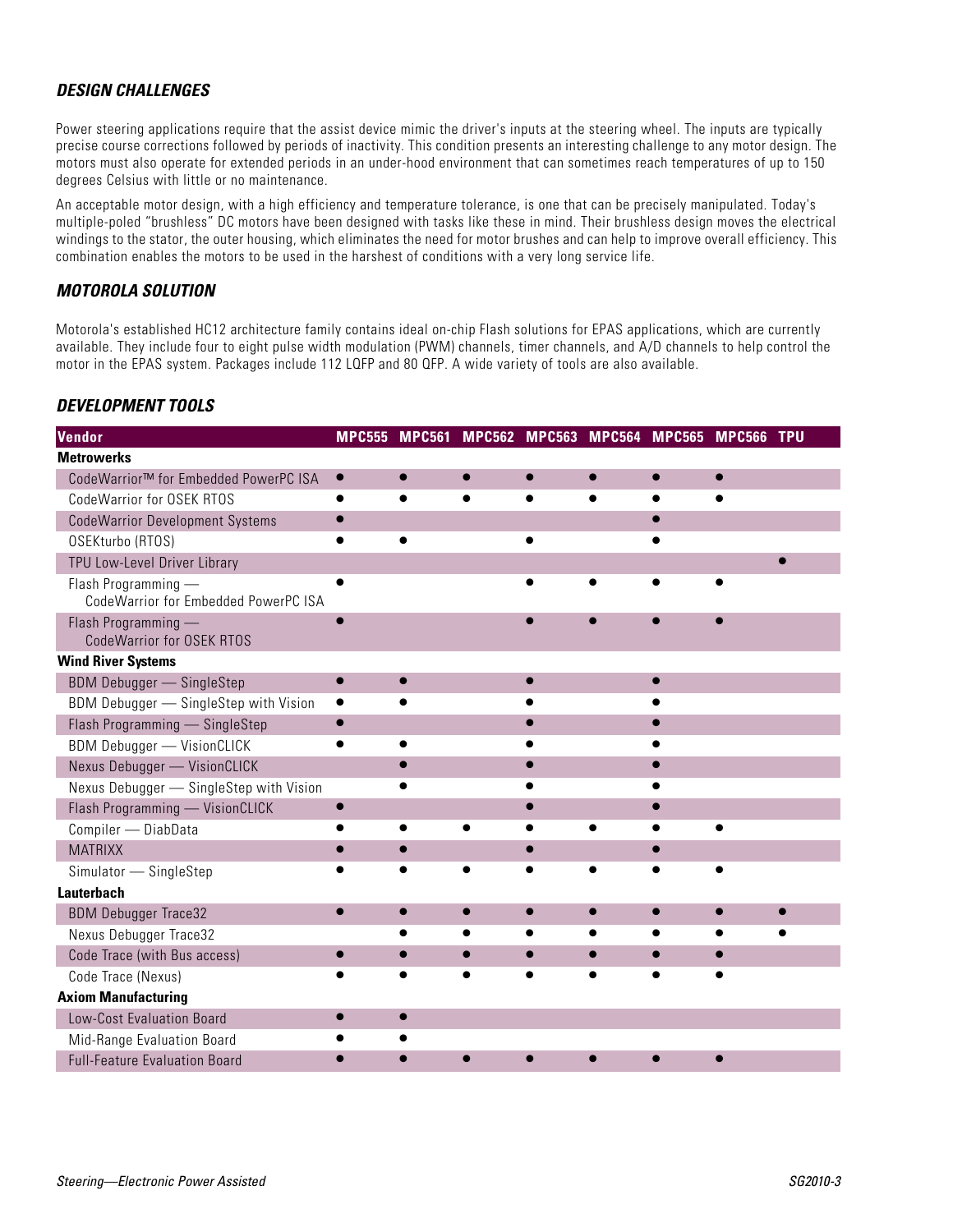# *DEVELOPMENT TOOLS (continued)*

| Vendor                                  | <b>MPC555</b> |           | MPC561 MPC562 MPC563 MPC564 MPC565 MPC566 TPU |           |           |           |           |
|-----------------------------------------|---------------|-----------|-----------------------------------------------|-----------|-----------|-----------|-----------|
| <b>Ashling Microsystems</b>             |               |           |                                               |           |           |           |           |
| BDM Debugger - Opella, Genia, and Vitra | $\bullet$     |           |                                               |           | $\bullet$ | $\bullet$ |           |
| Nexus Debugger - Vitra (w/trace)        |               |           |                                               |           |           |           | $\bullet$ |
| Nexus Debugger — Opella, Genia          |               | $\bullet$ |                                               | $\bullet$ | $\bullet$ |           |           |
| <b>Green Hills Software</b>             |               |           |                                               |           |           |           |           |
| IDE, Debugger - Multi                   | $\bullet$     | $\bullet$ |                                               | $\bullet$ | $\bullet$ |           |           |
| Compiler - C/C++/EC++                   |               |           |                                               |           |           |           |           |
| <b>P&amp;E Microcomputer Systems</b>    |               |           |                                               |           |           |           |           |
| Low-Cost Debugger                       |               |           |                                               |           |           |           |           |
| <b>Flash Programming Tools</b>          |               |           |                                               |           |           |           |           |
| <b>GNU</b>                              |               |           |                                               |           |           |           |           |
| Compiler/Debugger                       |               |           |                                               |           |           |           |           |
| <b>ASH WARE</b>                         |               |           |                                               |           |           |           |           |
| <b>TPU Simulator</b>                    |               |           |                                               |           |           |           |           |
| <b>ETAS</b>                             |               |           |                                               |           |           |           |           |
| ErCOSEK                                 |               | $\bullet$ |                                               | $\bullet$ | $\bullet$ |           |           |
| Calibration Tools (ETK)                 |               |           |                                               |           |           |           |           |
| Calibration Tools (ETK) Nexus           |               | $\bullet$ |                                               | $\bullet$ |           |           |           |
| dSPACE                                  |               |           |                                               |           |           |           |           |
| TargetLink                              |               |           |                                               |           |           |           |           |
| dli                                     |               |           |                                               |           |           |           |           |
| Logic Analyzer                          |               | $\bullet$ |                                               | $\bullet$ | $\bullet$ |           |           |
| <b>Agilent Technologies</b>             |               |           |                                               |           |           |           |           |
| Logic Analyzer                          |               |           |                                               |           |           |           |           |
| Inverse Assembler, Source Correlation   |               |           |                                               |           |           |           |           |
| <b>Emulation Probe (BDV)</b>            |               |           |                                               |           |           |           |           |
| <b>Tektronix</b>                        |               |           |                                               |           |           |           |           |
| Logic Analyzer                          |               |           |                                               |           |           |           |           |
| <b>Abatron AG</b>                       |               |           |                                               |           |           |           |           |
| <b>BDM Support</b>                      |               |           |                                               | $\bullet$ | $\bullet$ |           |           |
| <b>Accelerated Technology</b>           |               |           |                                               |           |           |           |           |
| Nucleus (RTOS)                          |               |           |                                               |           |           |           |           |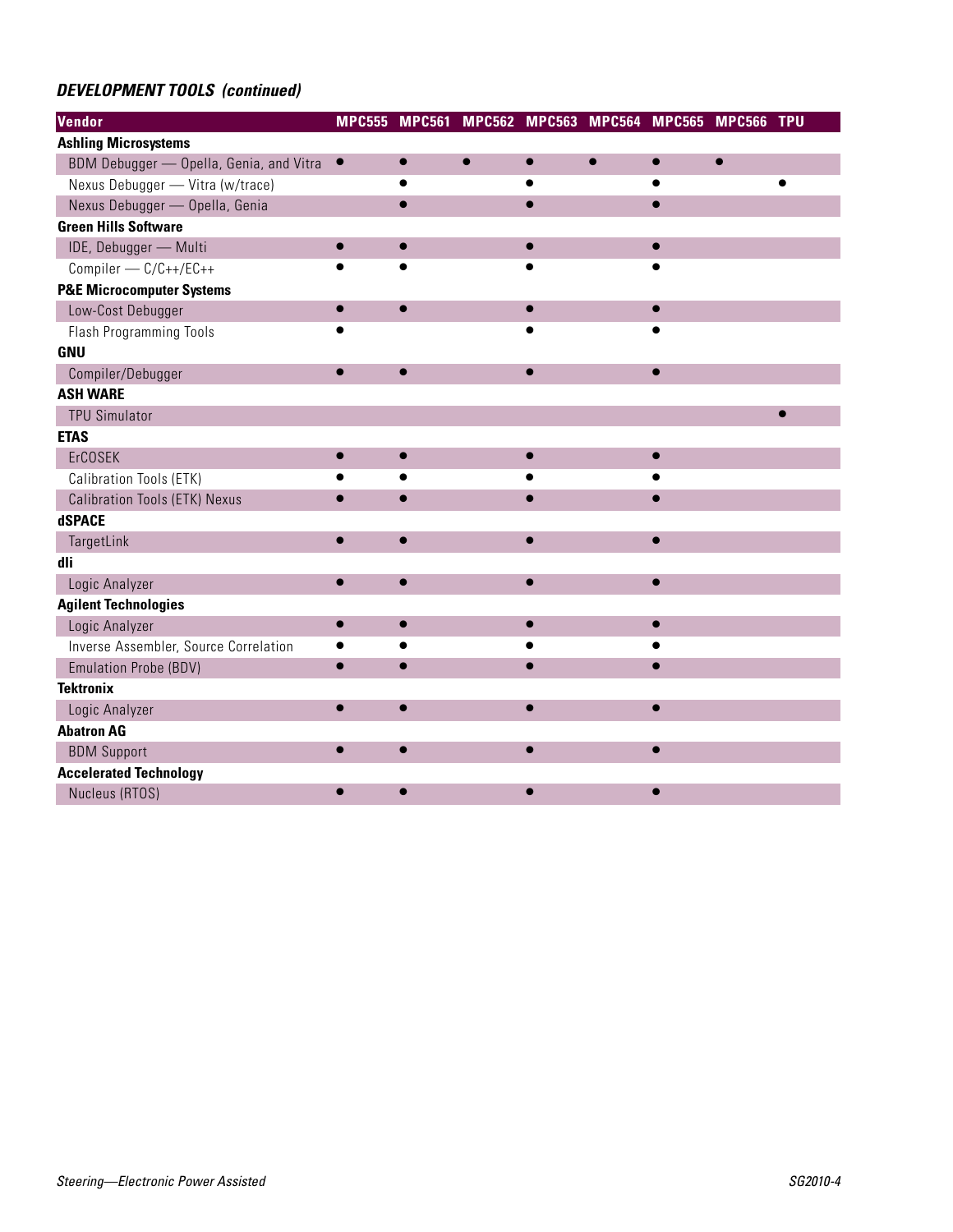## *THIRD PARTY SUPPORT*

| Vendor                        | <b>Contact Information</b>                   |
|-------------------------------|----------------------------------------------|
| Metrowerks                    | 800-377-5416 (www.metrowerks.com)            |
| <b>Axiom Manufacturing</b>    | 972-926-9303 (www.axman.com)                 |
| Wind River Systems            | 800-872-4977 (www.windriver.com)             |
| <b>Green Hills Software</b>   | 805-965-6044 (www.ghs.com)                   |
| Lauterbach                    | 508-303-6812 (www.lauterbach.com)            |
| <b>Accelerated Technology</b> | 800-468-6853 (www.acceleratedtechnology.com) |
| Ashling Microsystems          | 408-732-6490 (www.ashling.com)               |
| <b>ASH WARE</b>               | 503-533-0271 (www.ashware.com)               |
| GNU                           | 617-542-5942 (www.gnu.org)                   |
| <b>ETAS</b>                   | 888-382-7462 (www.etasinc.com)               |
| dSPACE                        | 248-567-1300 (www.dspace.com)                |
| P&E Microcomputer Systems     | 617-353-9206 (www.pemicro.com)               |

### *RELATED INFORMATION*

For inquiries about Motorola products, contact the Technical Information Center at 800-521-6247, or visit us online at www.motorola.com/semiconductors.

| <b>Online Topics</b>    |  |
|-------------------------|--|
| M68HC08                 |  |
| M68HC12                 |  |
| Analog and Mixed Signal |  |

### **Related Products**

| <b>Product Number</b> | <b>Product Name</b>                                                                           | <b>Contact Information</b> |
|-----------------------|-----------------------------------------------------------------------------------------------|----------------------------|
| MC33253               | Full bridge pre-driver with AOP for body electronic www.motorola.com/semiconductors $^{NOTE}$ |                            |
|                       | application                                                                                   |                            |

NOTE: Search on the product number listed.